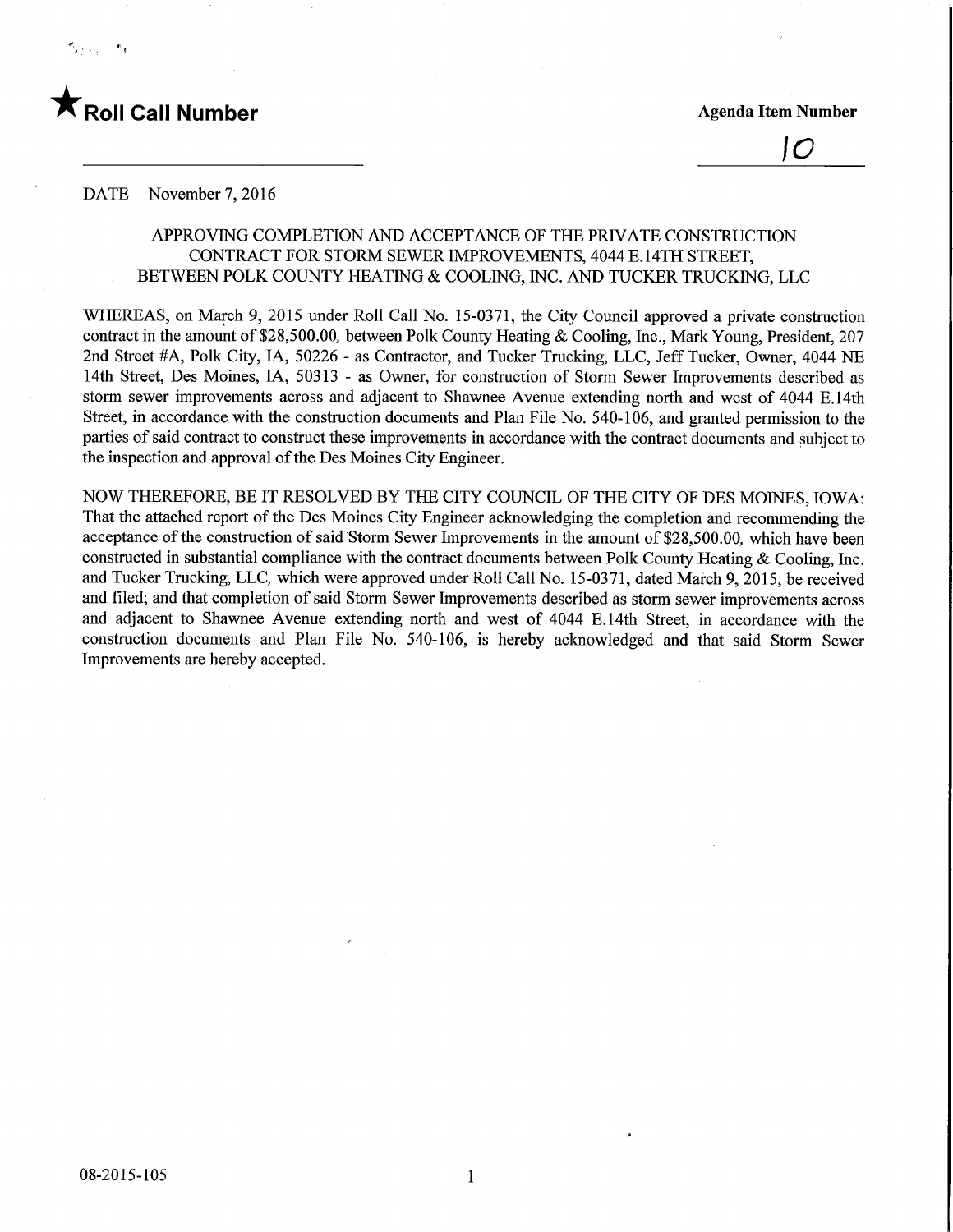# $\blacksquare$  Roll Call Number  $\blacksquare$  Agenda Item Number

JO

DATE November 7, 2016

Activity ID 08-2015-105

Moved by to adopt.

FORM APPROVED:

Werlan

Kathleen Vanderpool Deputy City Attorney

Funding Source: All project costs are to be paid by the Owner(s), Tucker Trucking, LLC

COUNCIL ACTION **COWNIE COLEMAN GATTO GRAY HENSLEY** MOORE WESTERGAARD TOTAL **YEAS** MOTION CARRIED NAYS | PASS | ABSENT APPROVED Mayor

I, Diane Rauh, City Clerk of said City Council, hereby certify that at a meeting of the City Council, held on the above date, among other proceedings the above was adopted.

IN WITNESS WHEREOF, I have hereunto set my hand and affixed my seal the day and year first above written.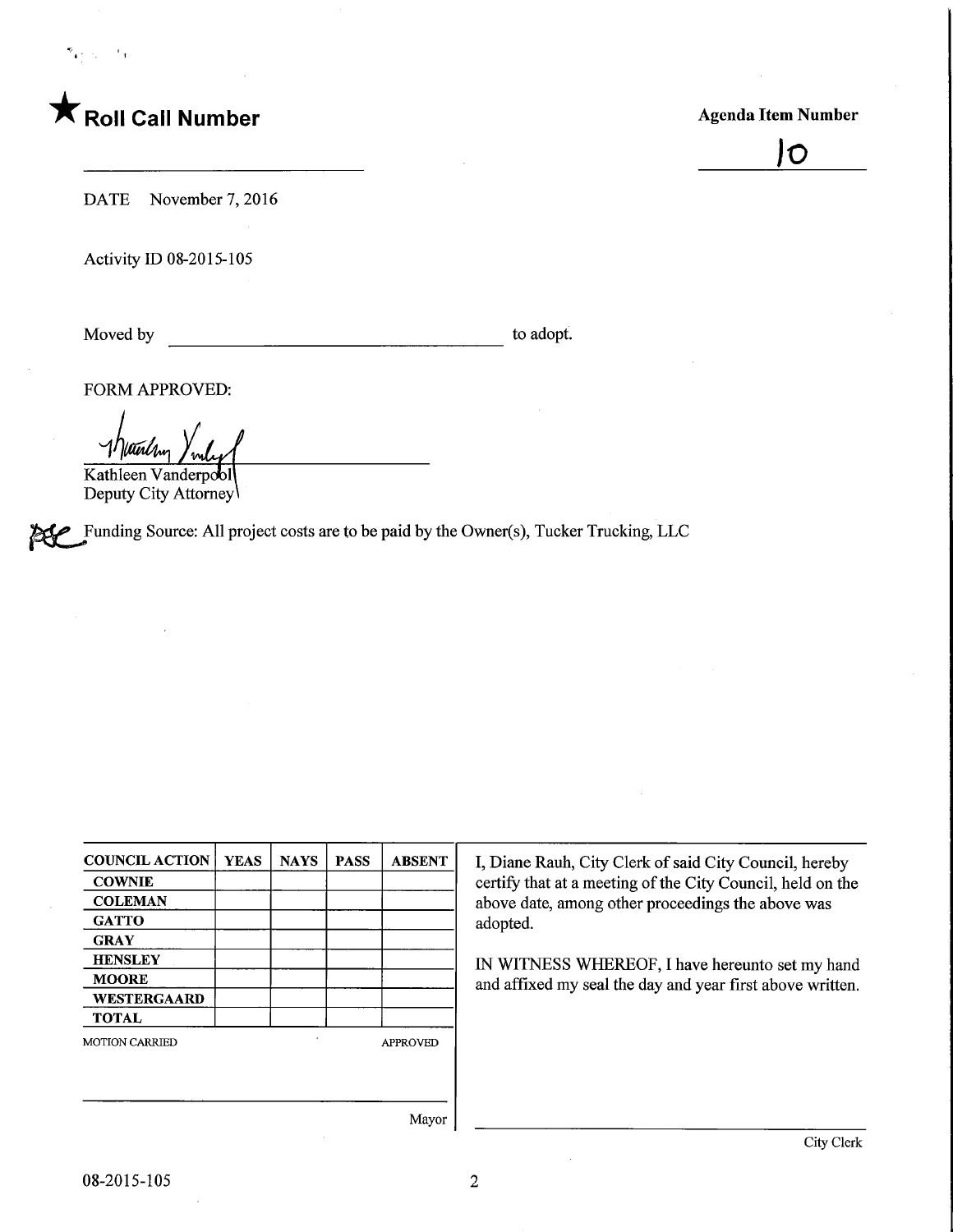



4044 E. 14TH STREET @ E. SHAWNEE AVE. **STORM SEWER IMPROVEMENT ACTIVITY I.D. 08-2015-105** 

 $\mathcal{L}_{\mathcal{A}}$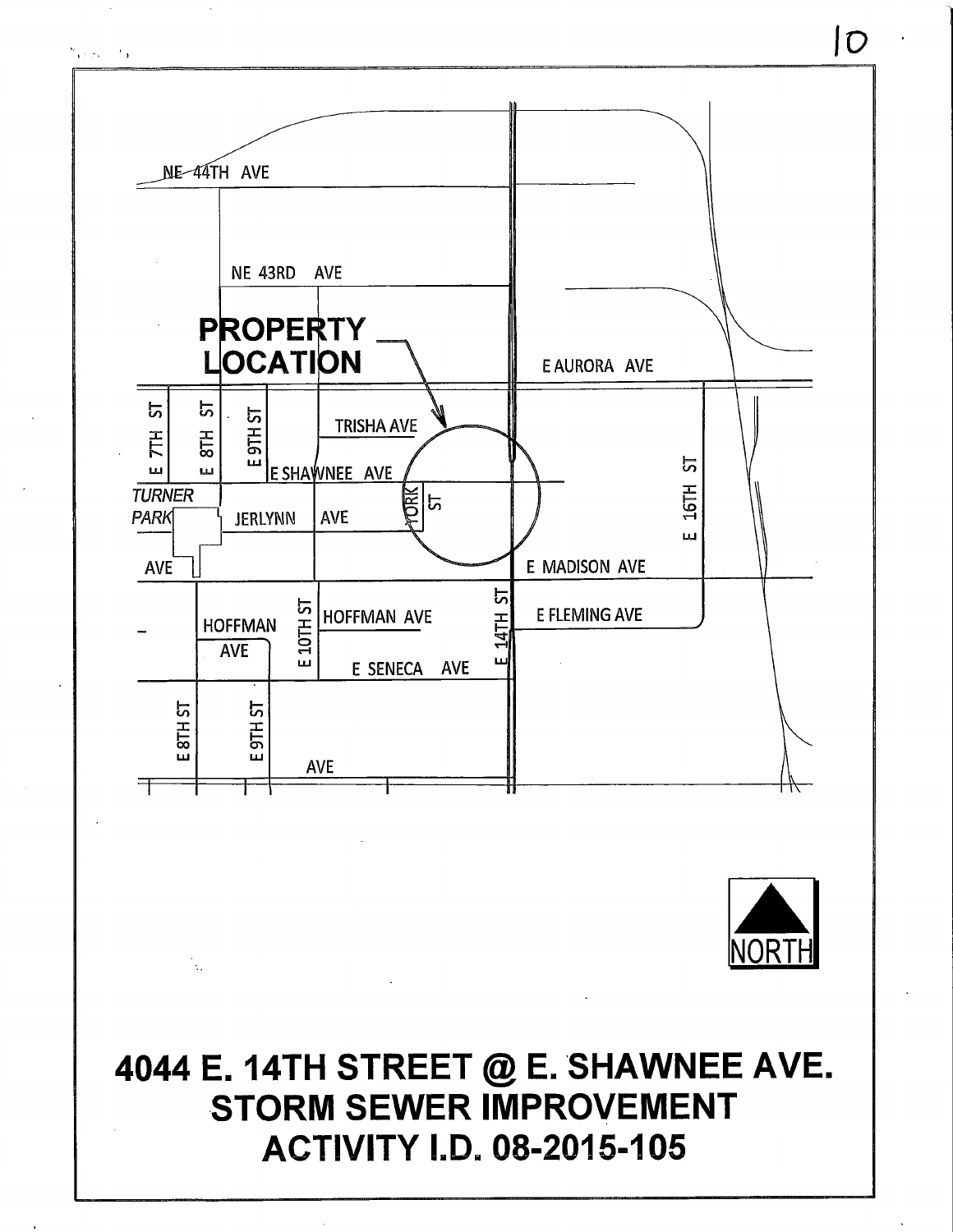ha an ch



#### **CERTIFICATION OF COMPLETION**

#### AGENDA HEADmG:

Approving completion and recommending acceptance of the Private Construction Contract for Storm Sewer Improvements 4044 E. 14th Street, between Polk County Heating & Cooling, Inc. and Tucker Trucking, LLC.

#### SYNOPSIS:

Approve the Des Moines City Engineer's Certification of Completion, acknowledge the completion and accept construction of said improvement.

#### FISCAL IMPACT:

#### Amount: \$28,500.00 As-Built Contract Cost

Funding Source: No Cost to the City of Des Moines; all costs are to be paid by the Owner, Tucker Trucking, LLC

#### CERTIFICATION OF COMPLETION:

On March 9, 2015, under Roll Call No. 15-0371, the City Council approved a private construction contract in the amount of \$28,500.00, between Polk County Heating & Cooling, Inc., Mark Young, President, 207 2nd Street #A, Polk City, IA 50226 - as Contractor, and Tucker Trucking, LLC, Jeff Tucker, Owner, 4044 NE 14th Street, Des Moines, IA, 50313 - as Owner, for construction of Storm Sewer Improvements described as storm sewer improvements across and adjacent to Shawnee Avenue extending north and west of 4044 E. 14th Street, in accordance with the construction documents and Plan File No. 540-106, and granted permission to the parties of said contract to construct these improvements in accordance with the contract documents and subject to the inspection and approval of the Des Moines City Engineer.

I hereby certify that the construction of said Storm Sewer Improvements described as storm sewer improvements across and adjacent to Shawnee Avenue extending north and west of 4044 E. 14th Street, in accordance with the construction documents and Plan File No. 540-106, Activity ID 08-2015-105, has been completed in substantial compliance with the contract documents between Polk County Heating & Cooling, Inc. and Tucker Trucking, LLC, which were approved under Roll Call No. 15-0371, dated March 9, 2015 and I hereby recommend that the above Storm Sewer Improvements be accepted.

 $\mathbf{1}$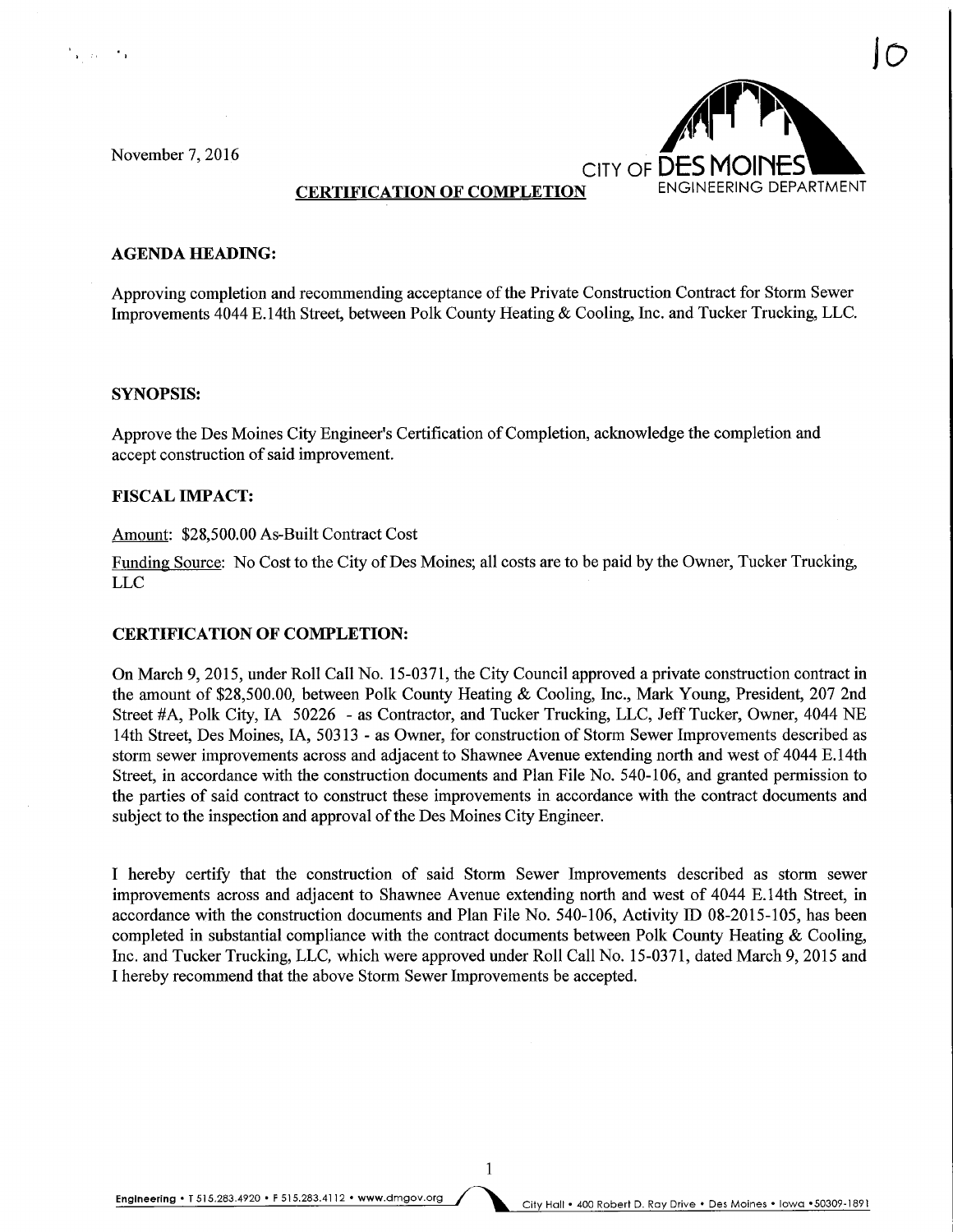I further certify that the amount of completed Storm Sewer Improvements is \$28,500.00.

Damela SCooksey es

Pamela S. Cooksey, P.E. Des Moines City Engineer

 $\chi_1(\mathbf{w}) \in \mathcal{F}_A$